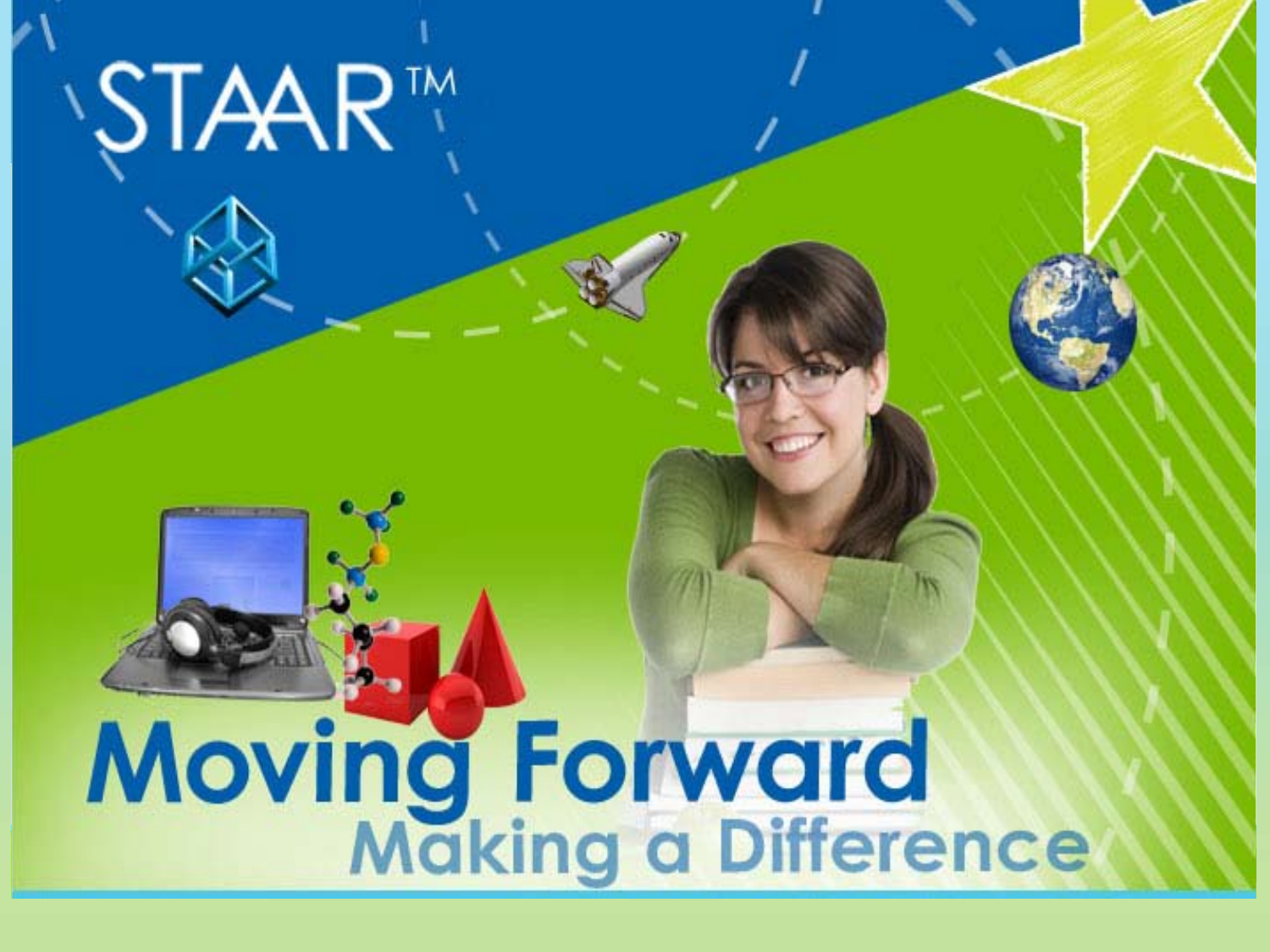



End-of-Course  $(9<sup>th</sup> - 12<sup>th</sup>$  grades)-Spring 2012

3rd -8th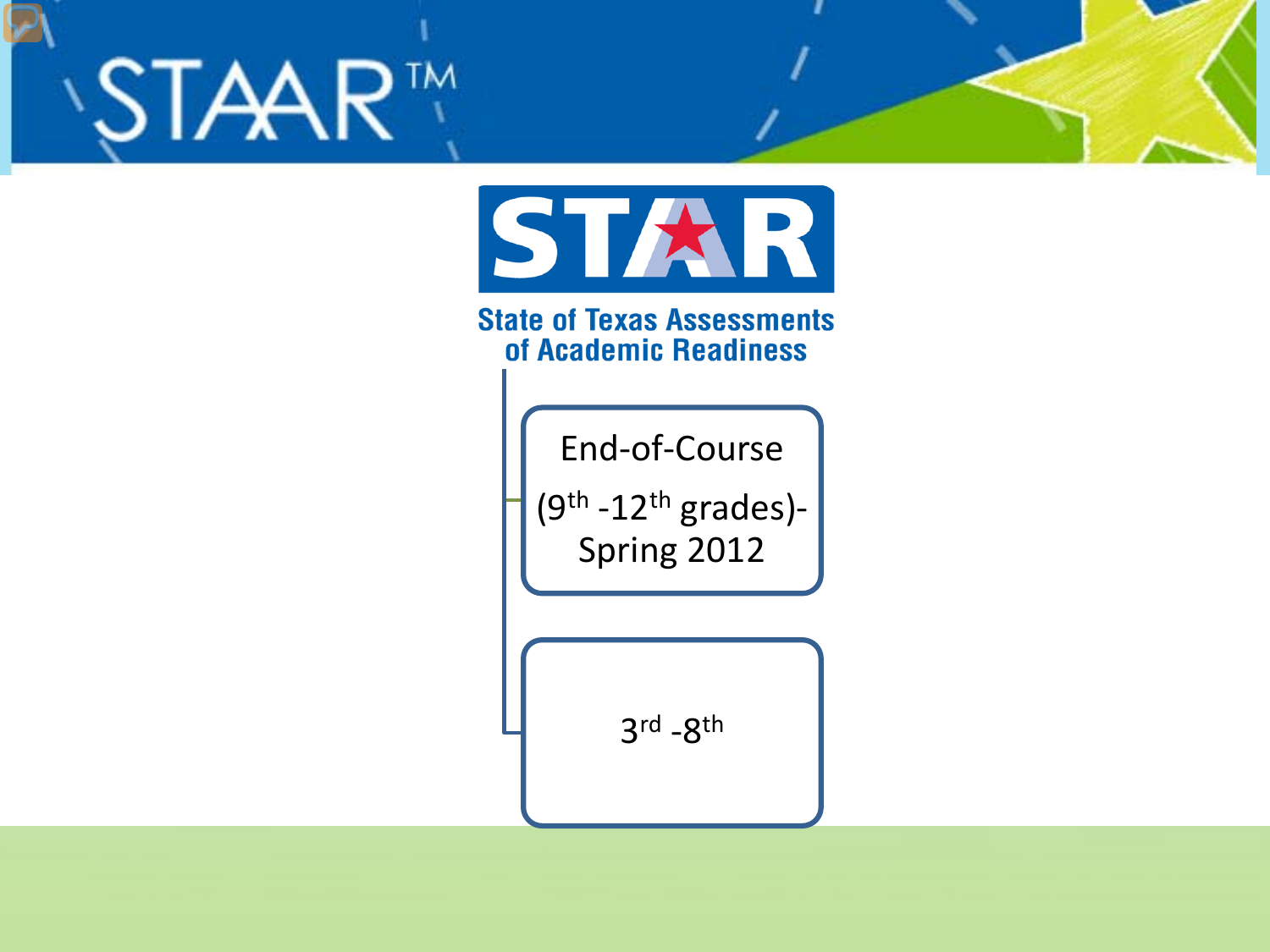



| Grades 3-8                                         | <b>High School COURSES</b> |               |                |                        |
|----------------------------------------------------|----------------------------|---------------|----------------|------------------------|
| Reading - Grades 3rd -8th                          | Math                       | English       | Science        | <b>Social Studies</b>  |
| Math - Grades 3rd -8th                             | Algebra I                  | English I     | <b>Biology</b> | <b>World Geography</b> |
| Writing – Grades $4th$ & $7th$                     | Geometry                   | English II    | Chemistry      | <b>World History</b>   |
| Science - Grades 5 <sup>th</sup> & 8 <sup>th</sup> | Algebra II                 | English III   | <b>Physics</b> | U.S. History           |
| Social Studies – Grade $8th$                       |                            | * Divided     |                |                        |
|                                                    |                            | into two test |                |                        |
|                                                    |                            | (reading/Wr   |                |                        |
|                                                    |                            | iting)        |                |                        |
|                                                    |                            |               |                |                        |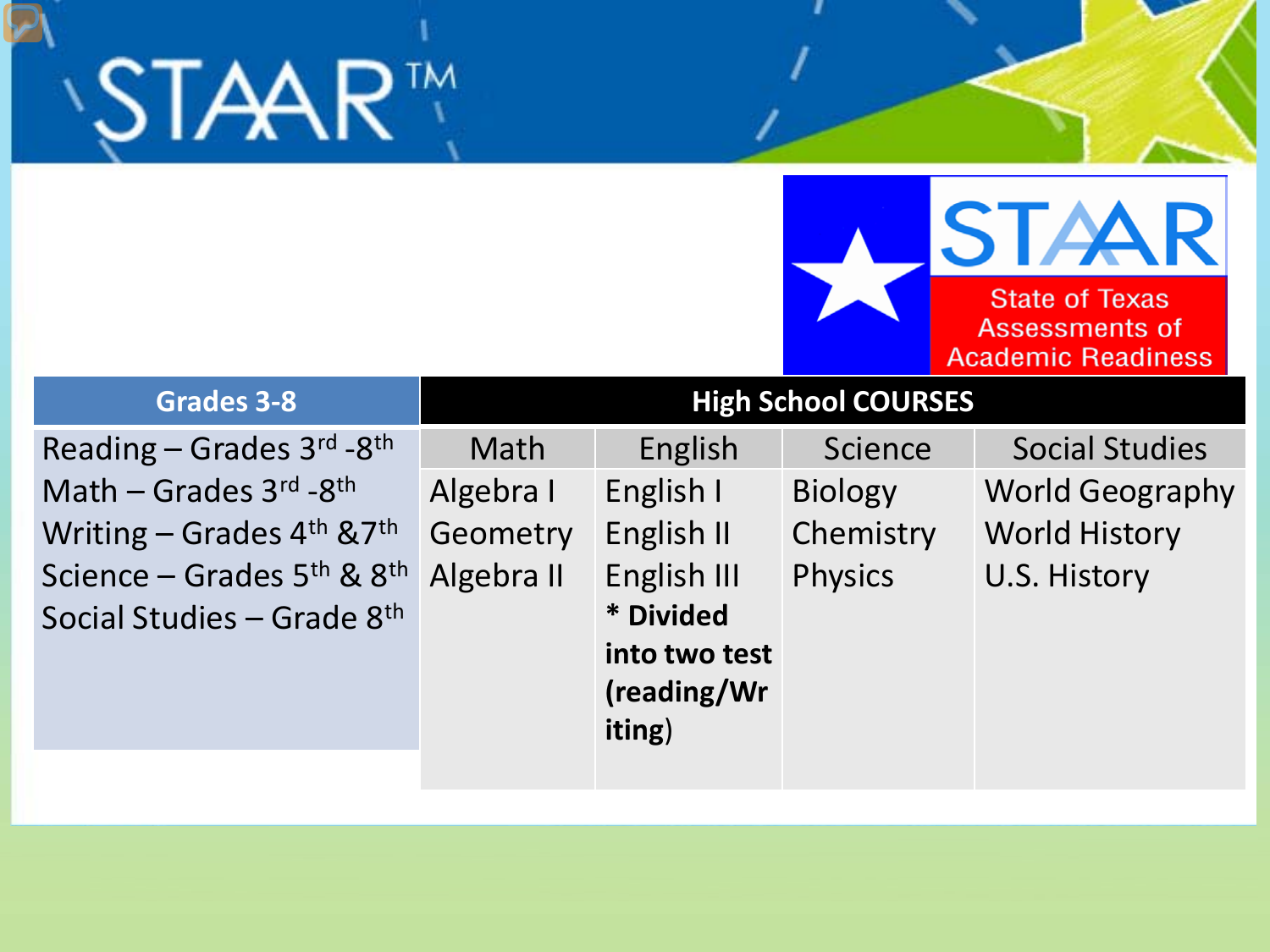

#### **GRADUATION REQUIREMENTS**

**Plan for phase-out of HS TAKS and phase-in of EOC assessments**

|              | 2010-2011 | 2011-2012 | 2012-2013 | 2013-2014 | 2014-2015 |
|--------------|-----------|-----------|-----------|-----------|-----------|
| GR 9         |           | EOC       | EOC       | EOC       | EOC       |
| <b>GR 10</b> |           |           | EOC       | EOC       | EOC       |
| <b>GR 11</b> |           |           |           | EOC       | EOC       |
| <b>GR 12</b> |           |           |           |           |           |

\*Out-of-school testers and 12th grade retesters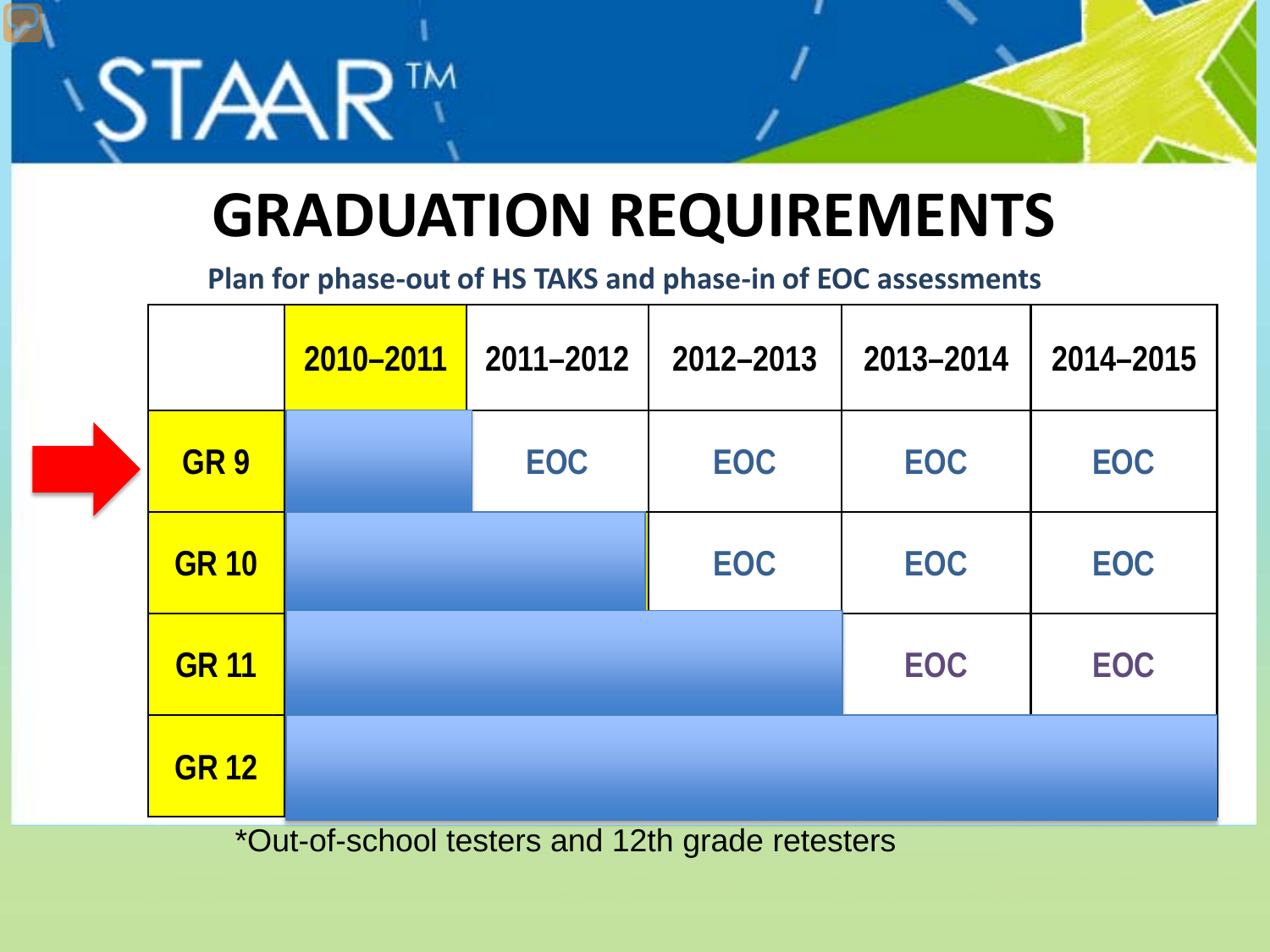



- Emphasis on "readiness" standards, which are considered most important for success for the grade level or subject that follows, and ultimately, college and career readiness. Assessed every year. Supporting standards assessed on rotating basis.
- Cover material taught in the current year
- Four hour time limit to complete each test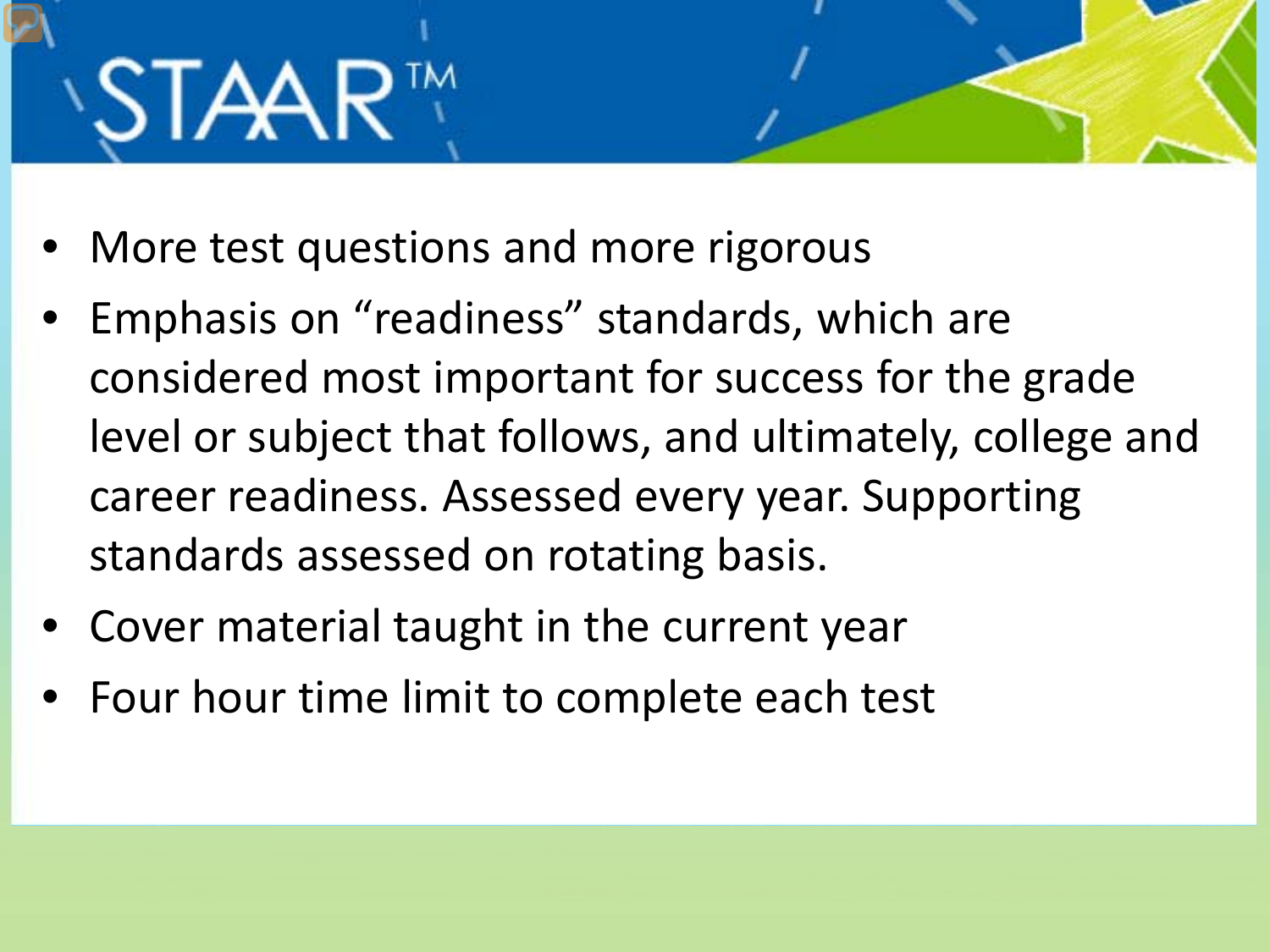

#### A more rigorous test…

- Let's take a look at the progression of the Texas test over time…
	- What do you notice about the questions over time?
	- How has the difficulty level changed over time?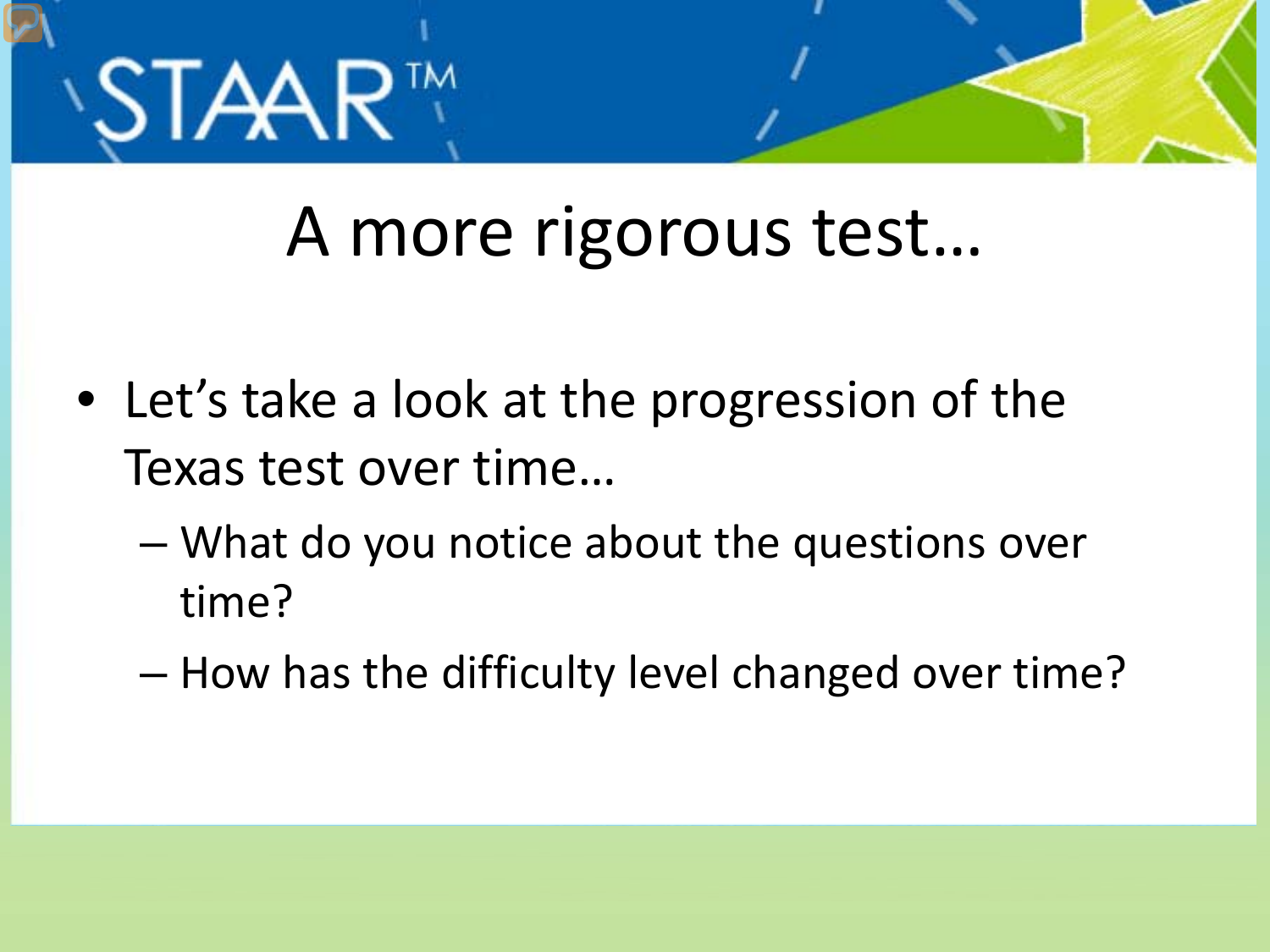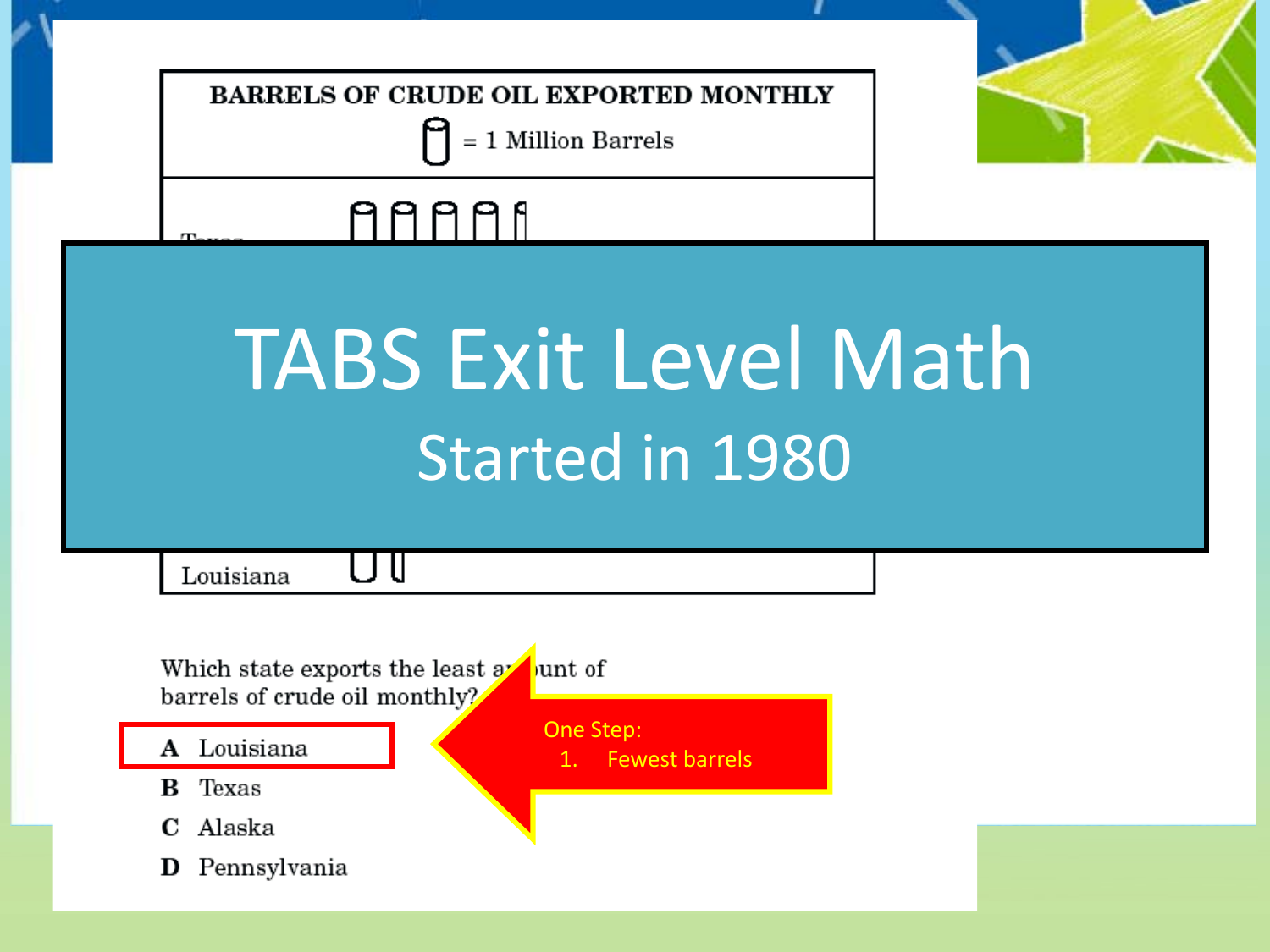

In 1970, tuition at Britton Pre \$300 per pupil. According to much money was collecte



**B** \$900

- \$600 С
- \$6000 D

hool was graph how

Two Steps:

- 1. Find point on graph
- 2. Multiply
	- 30 pupils x \$300 = \$9,000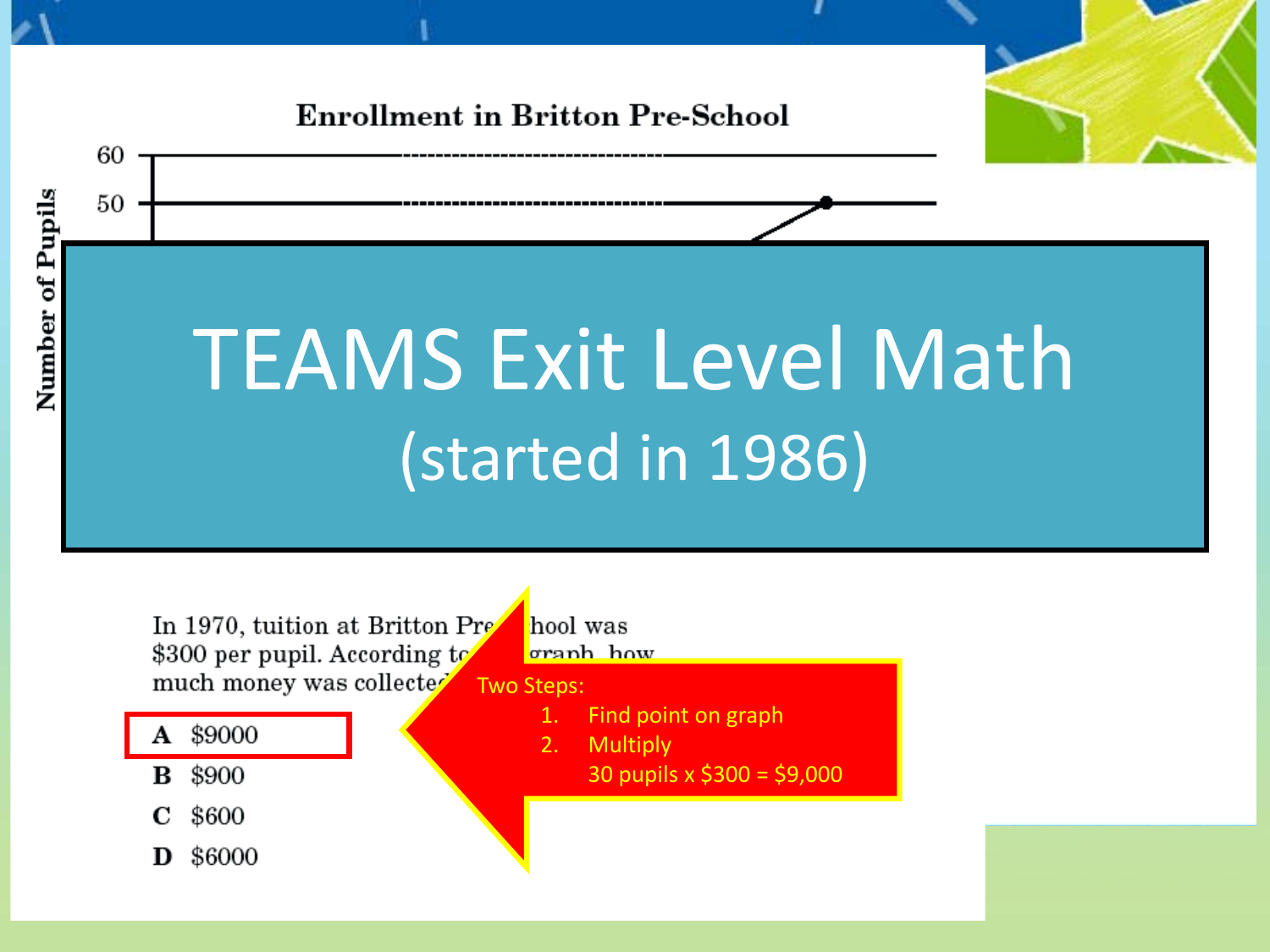The graph shows the types and amounts of solid waste produced in the United States in 1988.



Municipal Solid Waste 1000

## TAAS Exit Level Math (started in 1999)



1. Find paper on pie chart

Three Steps:

- 2. Divide tons of paper by total tons: 72/180
- 3. Convert to 40%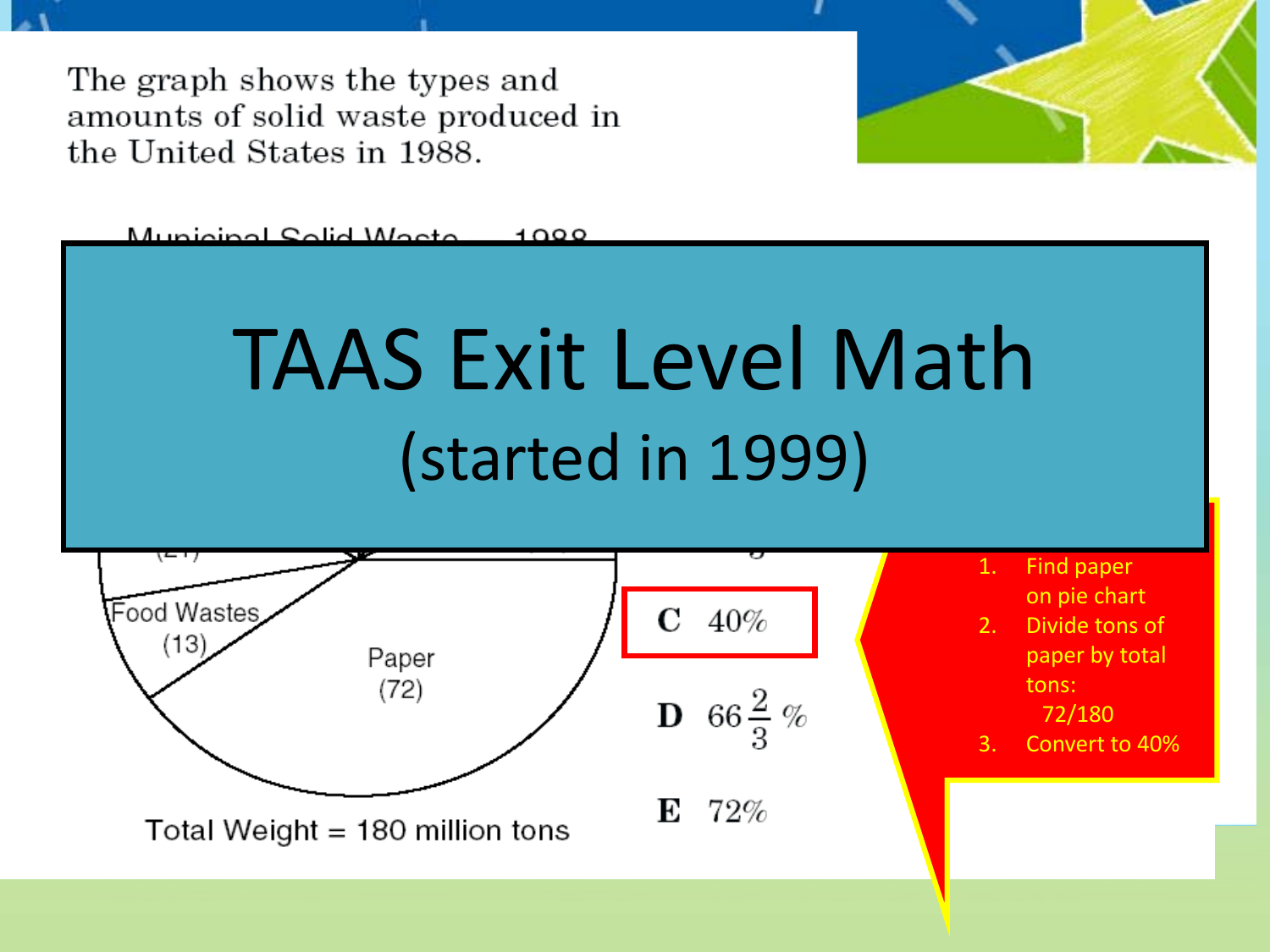The student council sponsor is planning to make a circle graph showing the number of votes for each of the candidates for student council president. The table below indicates the name and the vote count for each candidate.

Number of Votes per Candidate

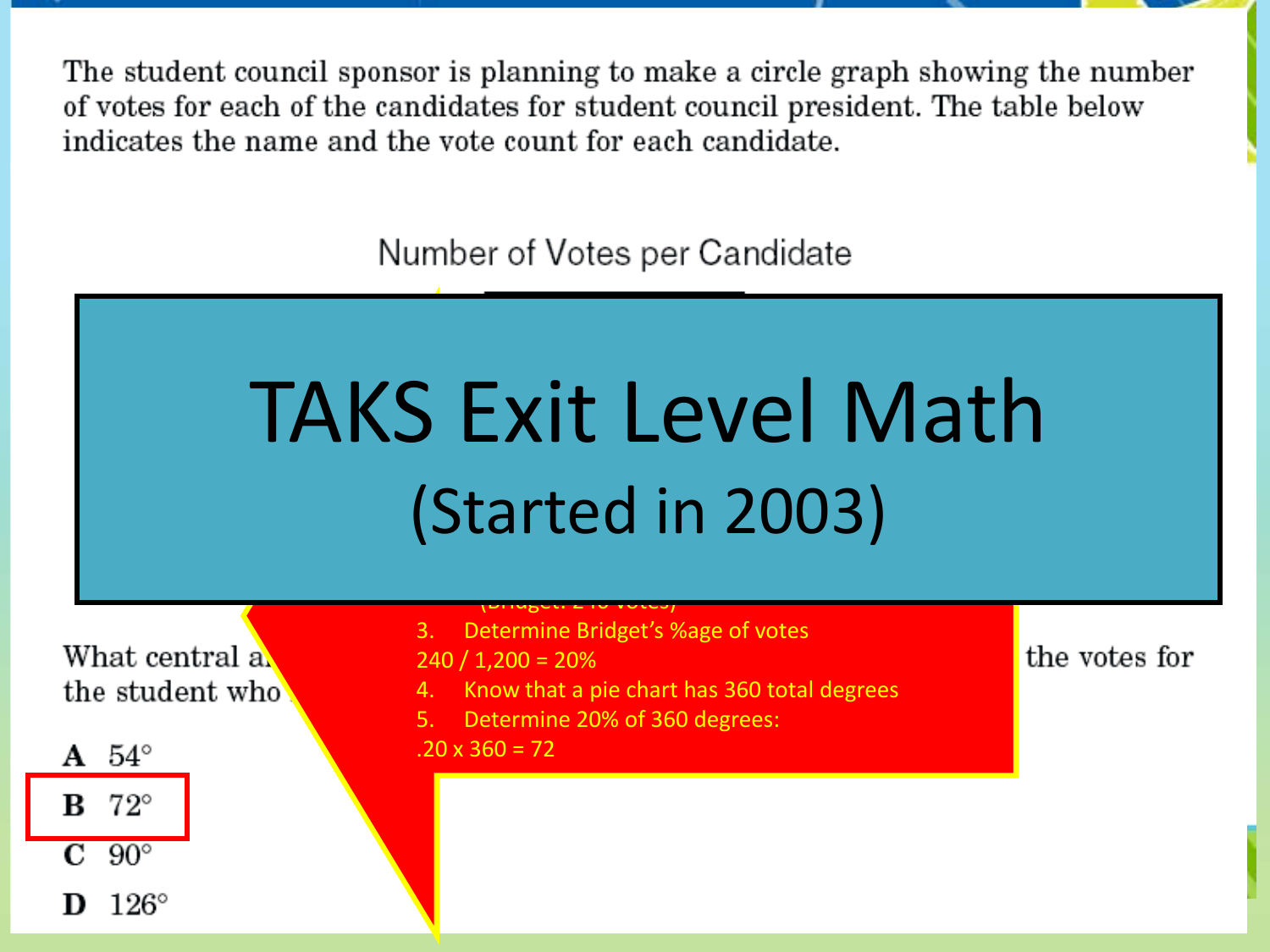12 A chemical compound's concentration in milligrams per liter during a reaction can be modeled by the function below, where t represents the number of seconds that have elapsed during the reaction.

$$
f(t)=\frac{100}{t^2+1}
$$

STAAR Algebra II (2012)ハエムナ 1. For this problem, what values of t are appropriate? 2. Determine f(t) for the lowest value of t. That is, determine **D** Domain:  $t \leq 0$ ; range:  $t(t) \geq 100$  $f(0) = 100.$ 3. Determine the behavior of f (t) as t increases. Note that f(t) has a horizontal asymptote, y=0. 4. Conclude that the range is 0<f(t)≤100.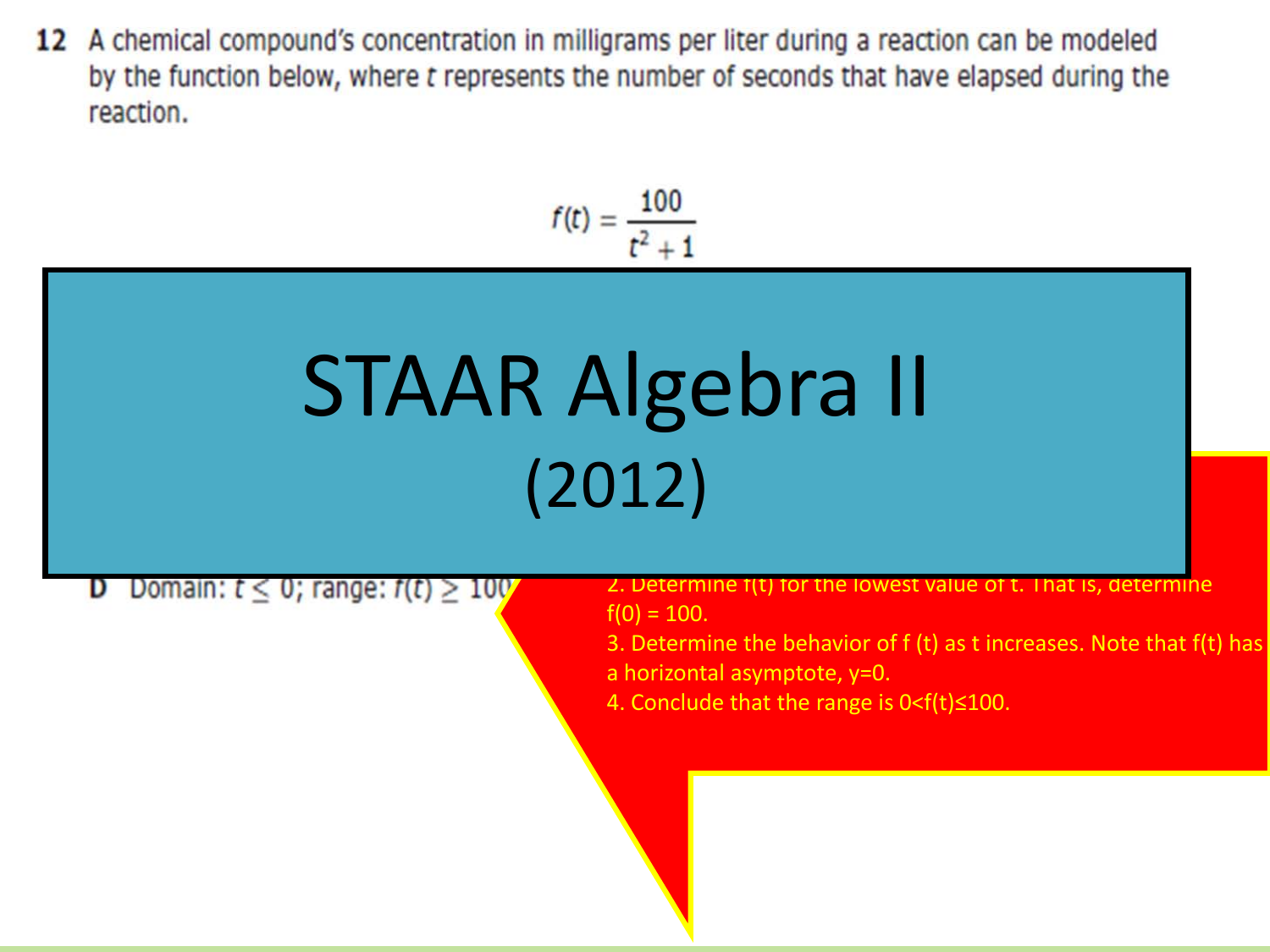

#### What will the STAAR actually assess?

- The STAAR will assess mastery of the Texas Essential Knowledge and Skills (TEKS)
	- Readiness Standards (65% of the test)
	- Supporting Standards (35% of the test)
	- Process Standards (skills that are assessed with the Readiness and Supporting Standards)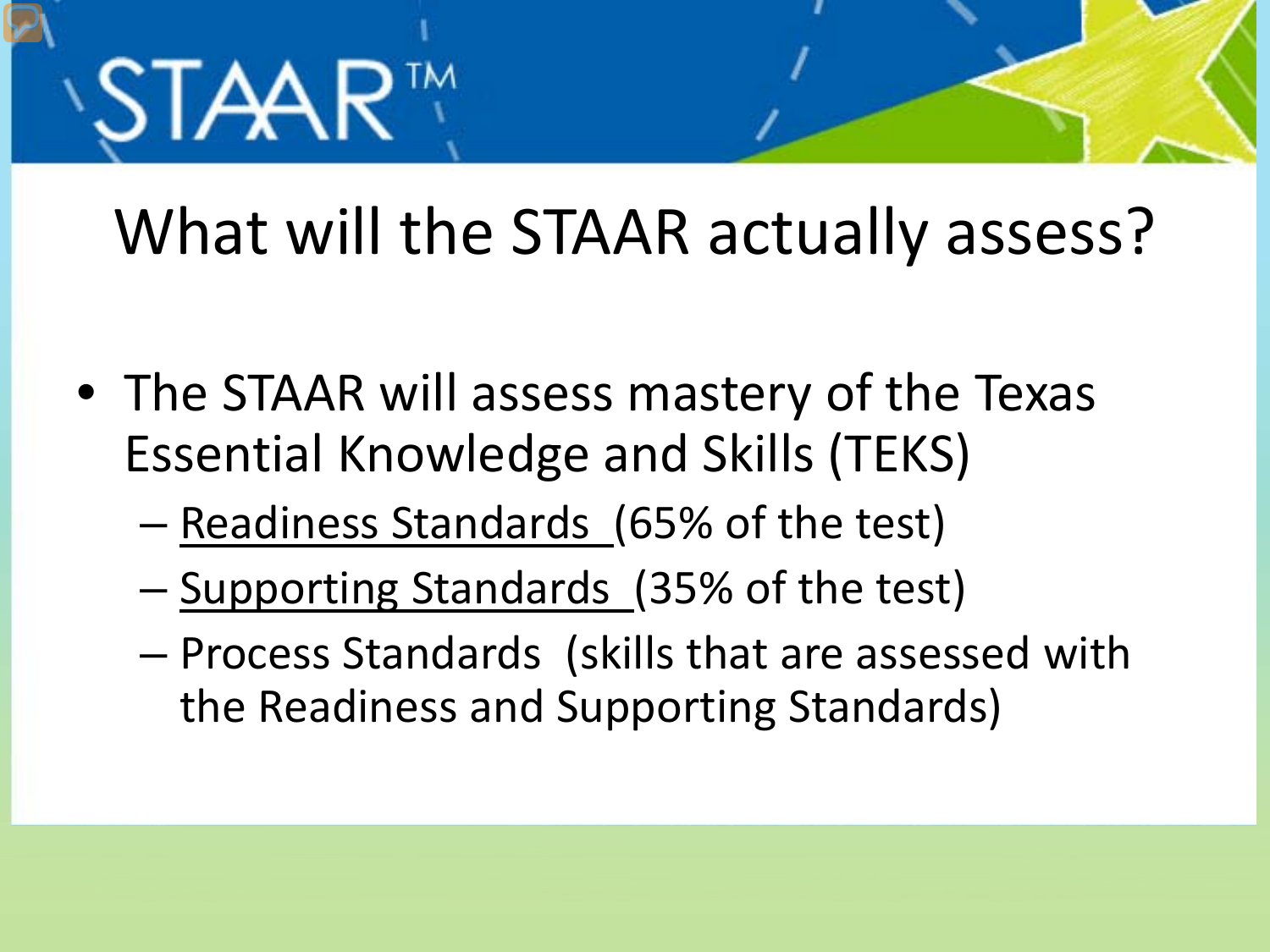

#### **Readiness vs. Supporting Standards**



Readiness Supporting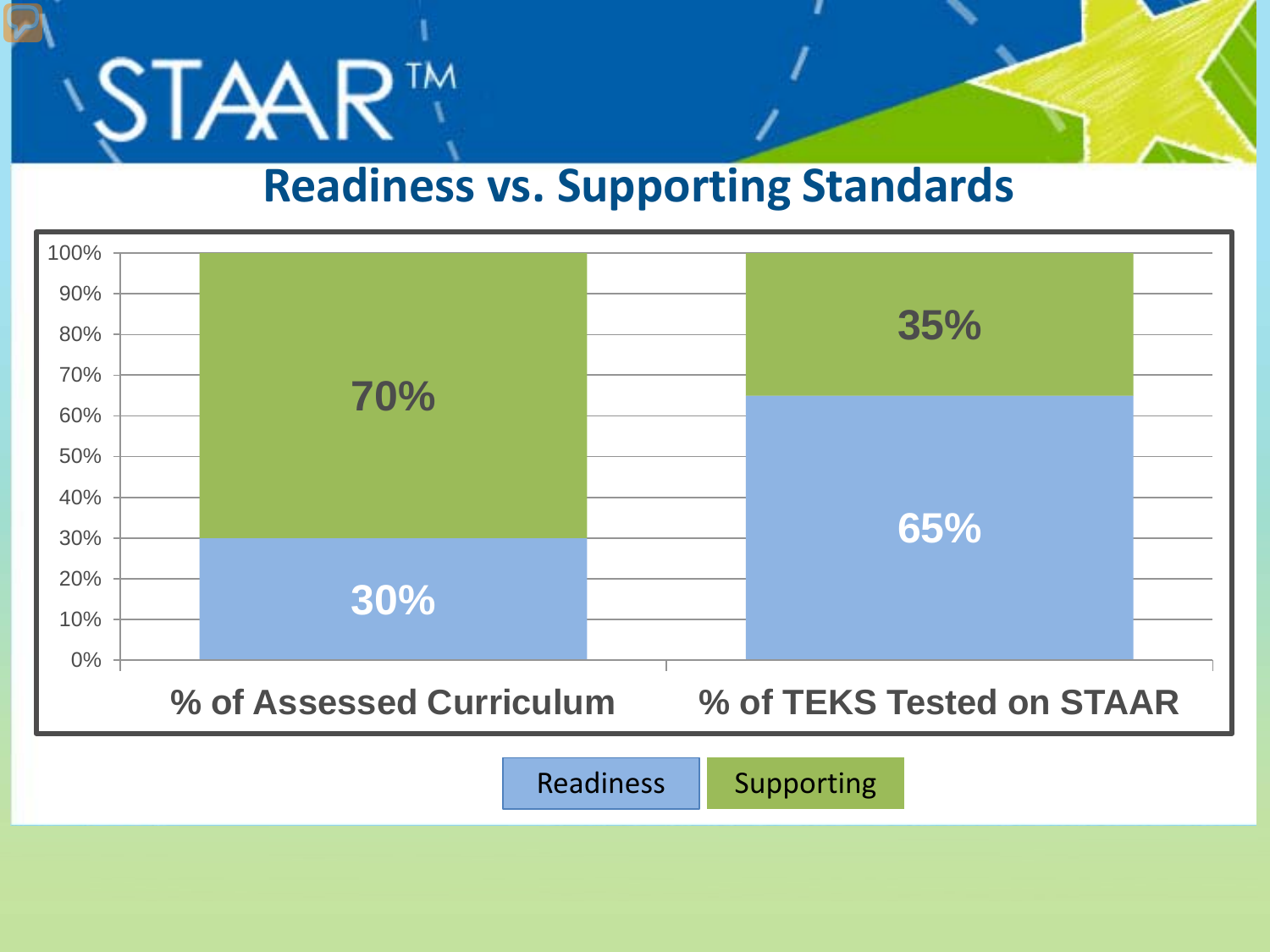

#### How is the test "more rigorous?"

- More of the test will assess the Readiness Standards
- Many of the STAAR items are "dual coded"(two TEKS within one question) Example: (M-70%, Sci- 50%, SS-35% of all items)
- The test is longer (more questions)
- The test is timed (4hrs to complete)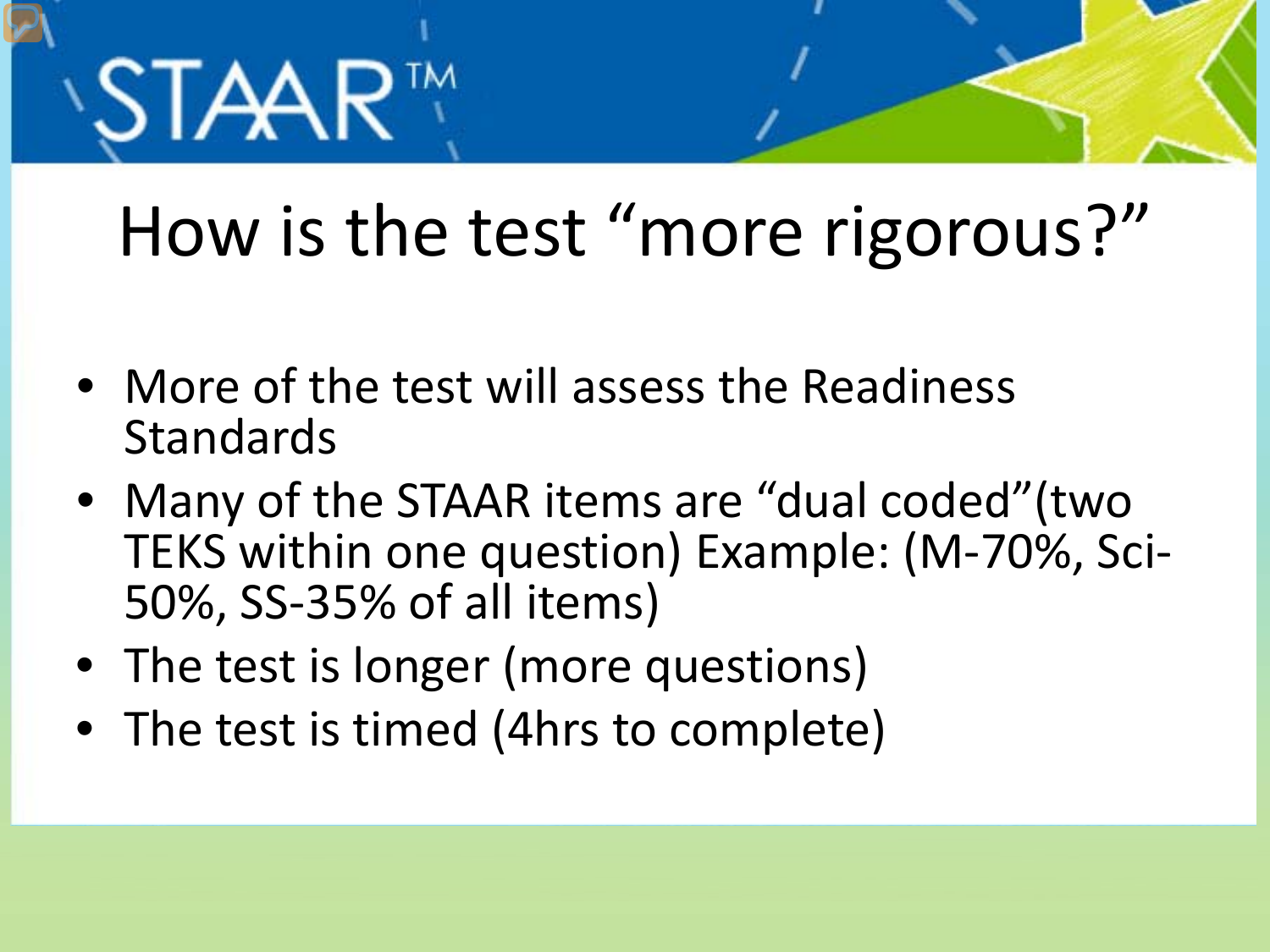

#### Assessment Testing Timeline

| <b>STAAR Grade 3-8</b>         | <b>STAAR EOC</b>                                                 |
|--------------------------------|------------------------------------------------------------------|
| <b>March and April of 2013</b> | April 1 - 4, 2013<br>May 6-17, 2013<br><b>*Assessment Window</b> |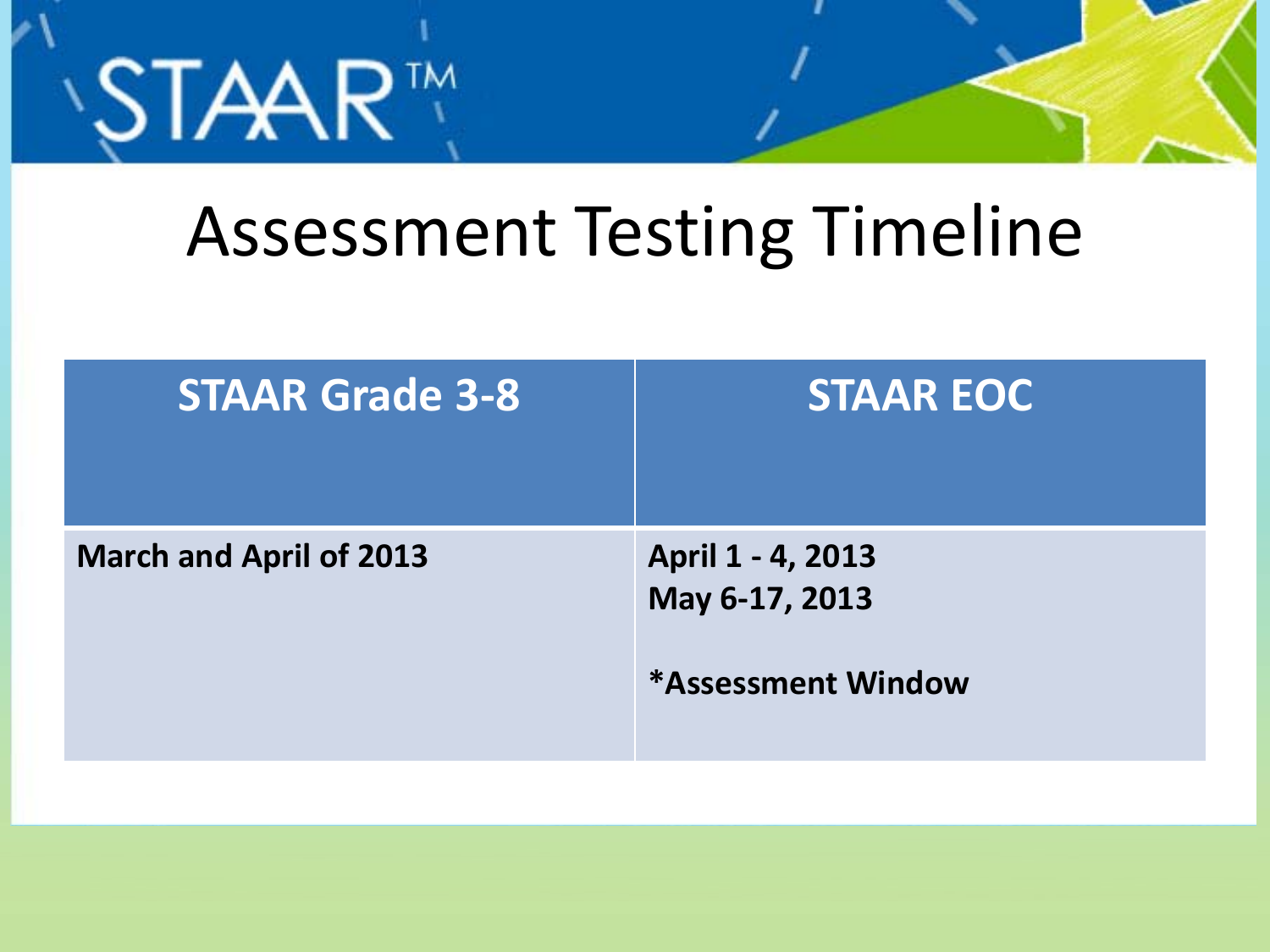

#### Student Performance Labels

#### **Three Levels**

| <b>Level III</b> | <b>Advanced Academic</b><br>Performance       |
|------------------|-----------------------------------------------|
| * Level II       | <b>Satisfactory Academic</b><br>Performance   |
| Level I          | <b>Unsatisfactory Academic</b><br>Performance |

**\* ALG II and ENG III = level of performance indicates students postsecondary readiness.**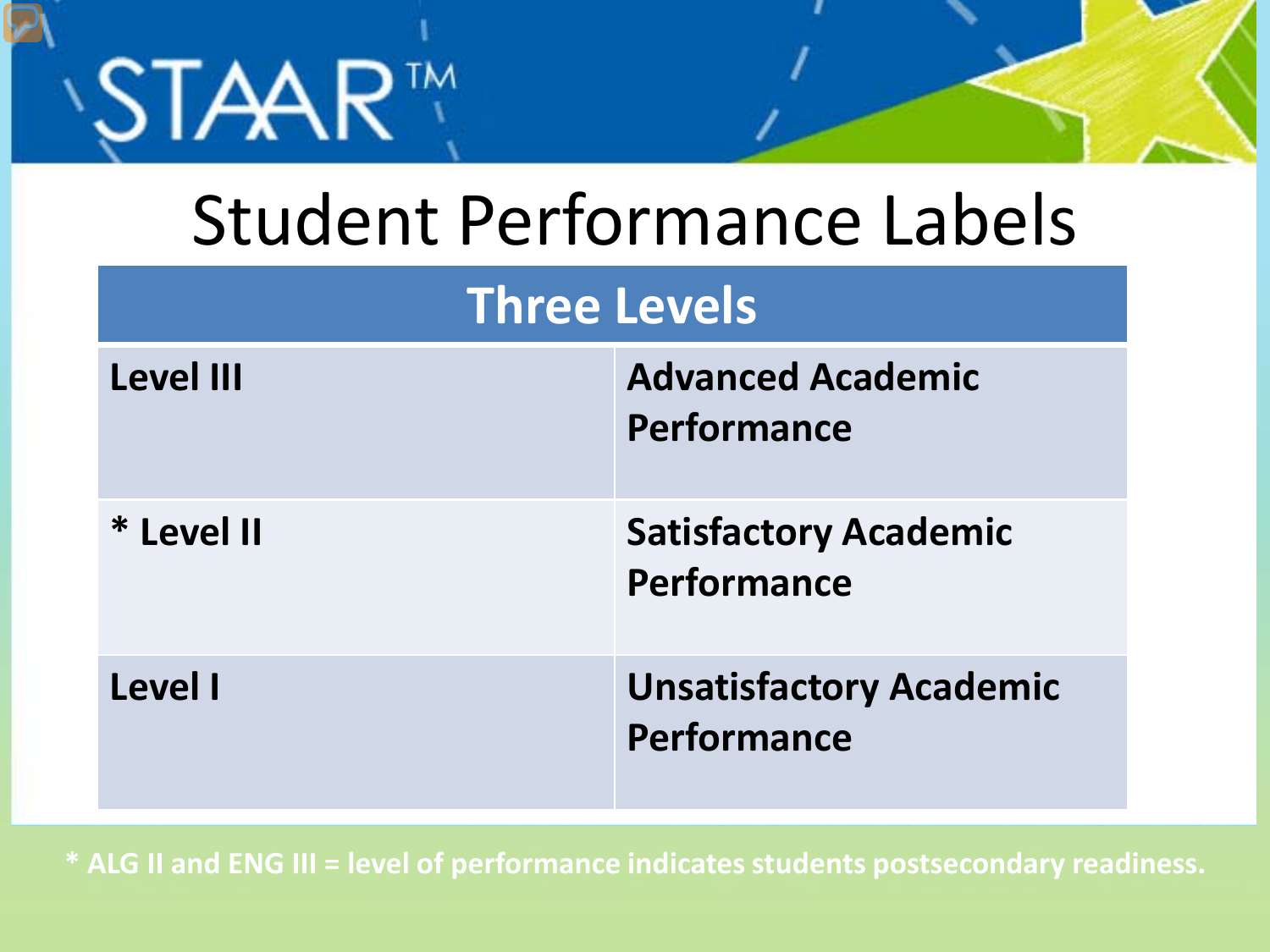

#### **Graduation**

- EOC cumulative scores determine graduationstudents must meet a certain cumulative score in each subject area in order to graduate
- Scores **please see handout**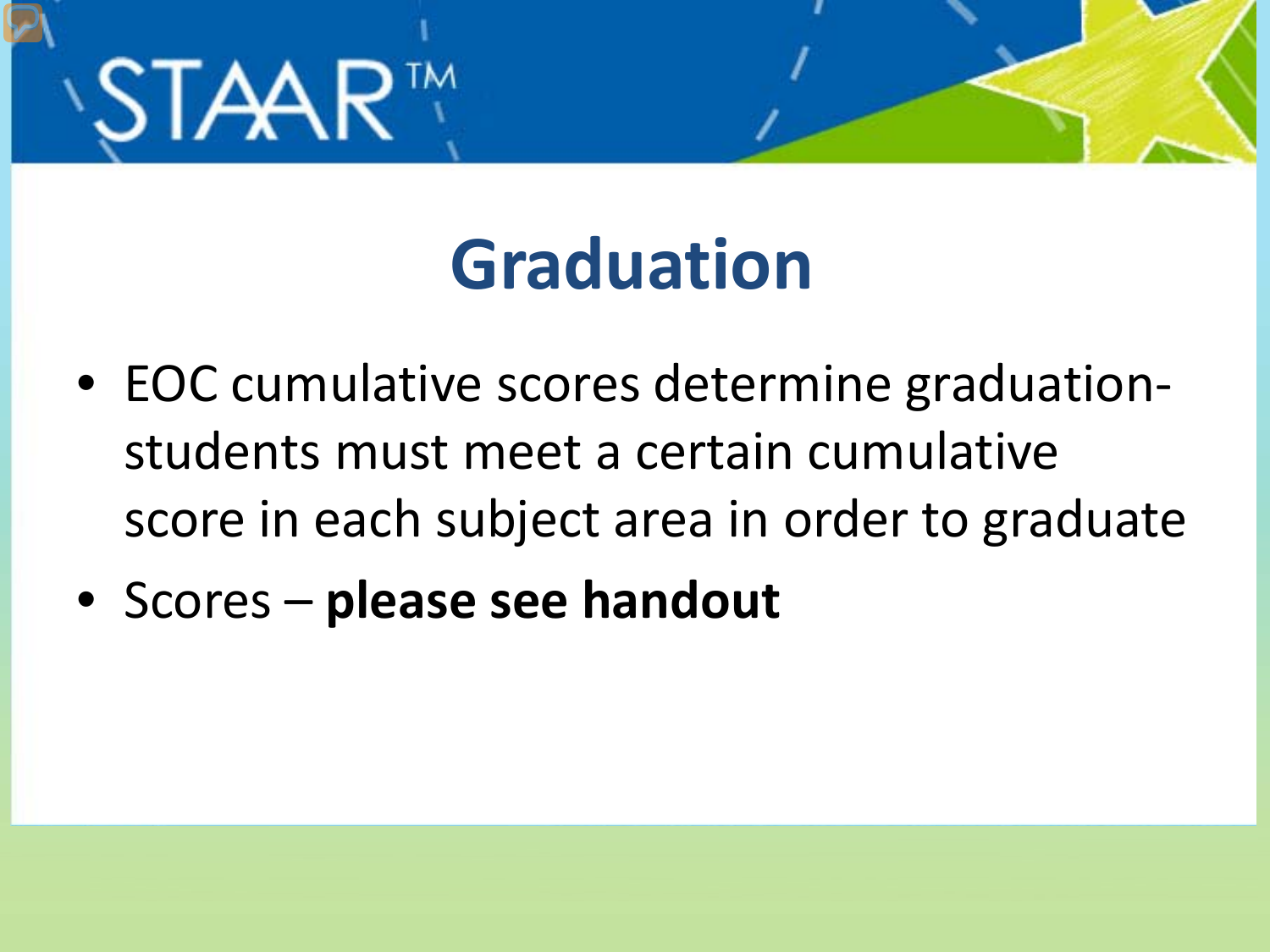

#### **STAAR Impact on Graduation Plans**

- EOC Algebra II & English III determine graduation plan
- Minimum graduation plan does not meet the "college ready" definition- The test results from Algebra II and English III will determine graduation plan of student and "college readiness" of student.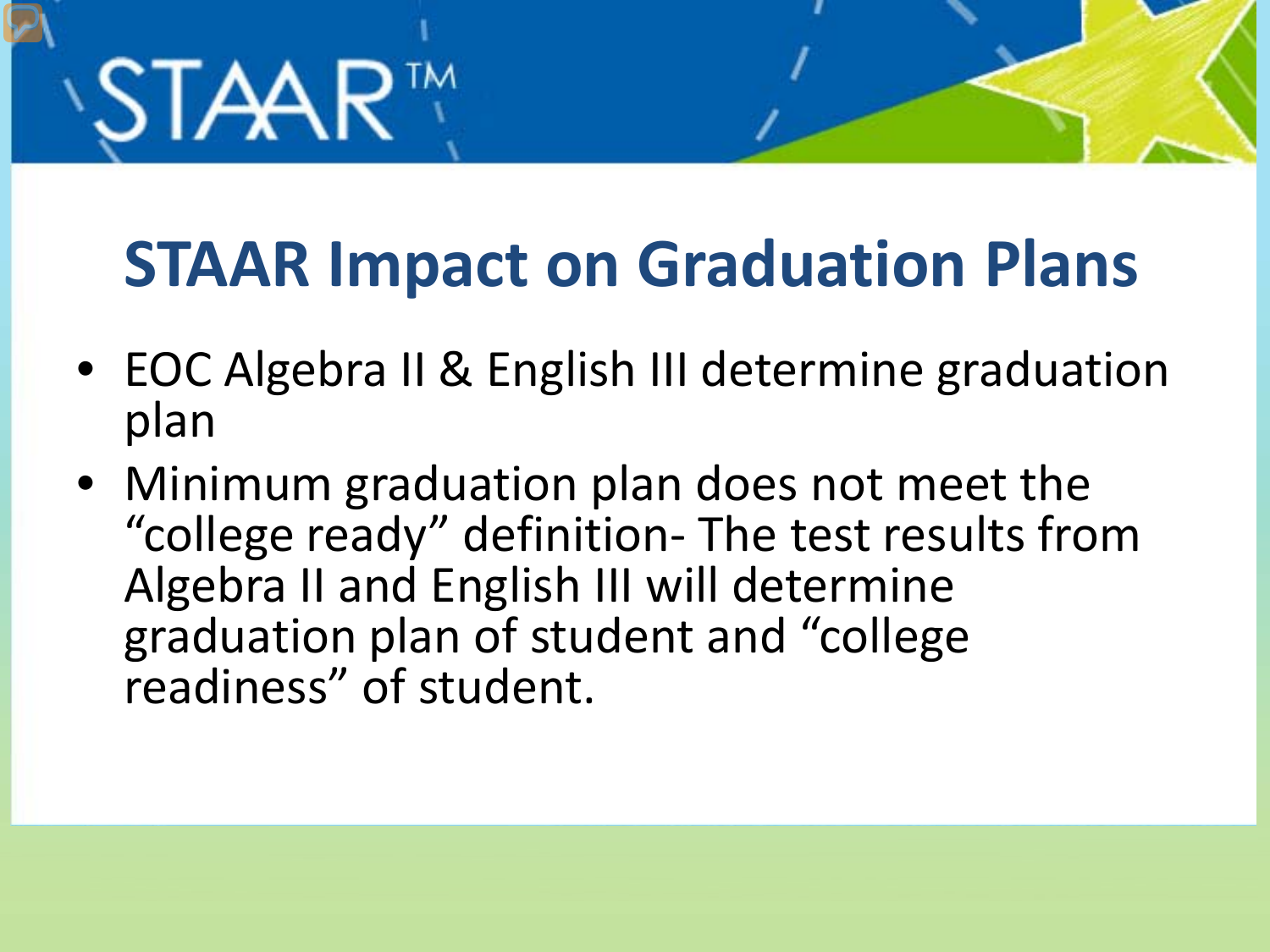

### How is CHS preparing for STAAR?

- More time in high school schedule
	- Eight Period Day
	- Response for Intervention Time
	- Advisory period
	- Before school, during school, after school tutorials
	- Summer school (SB 1031-accelerated instruction required)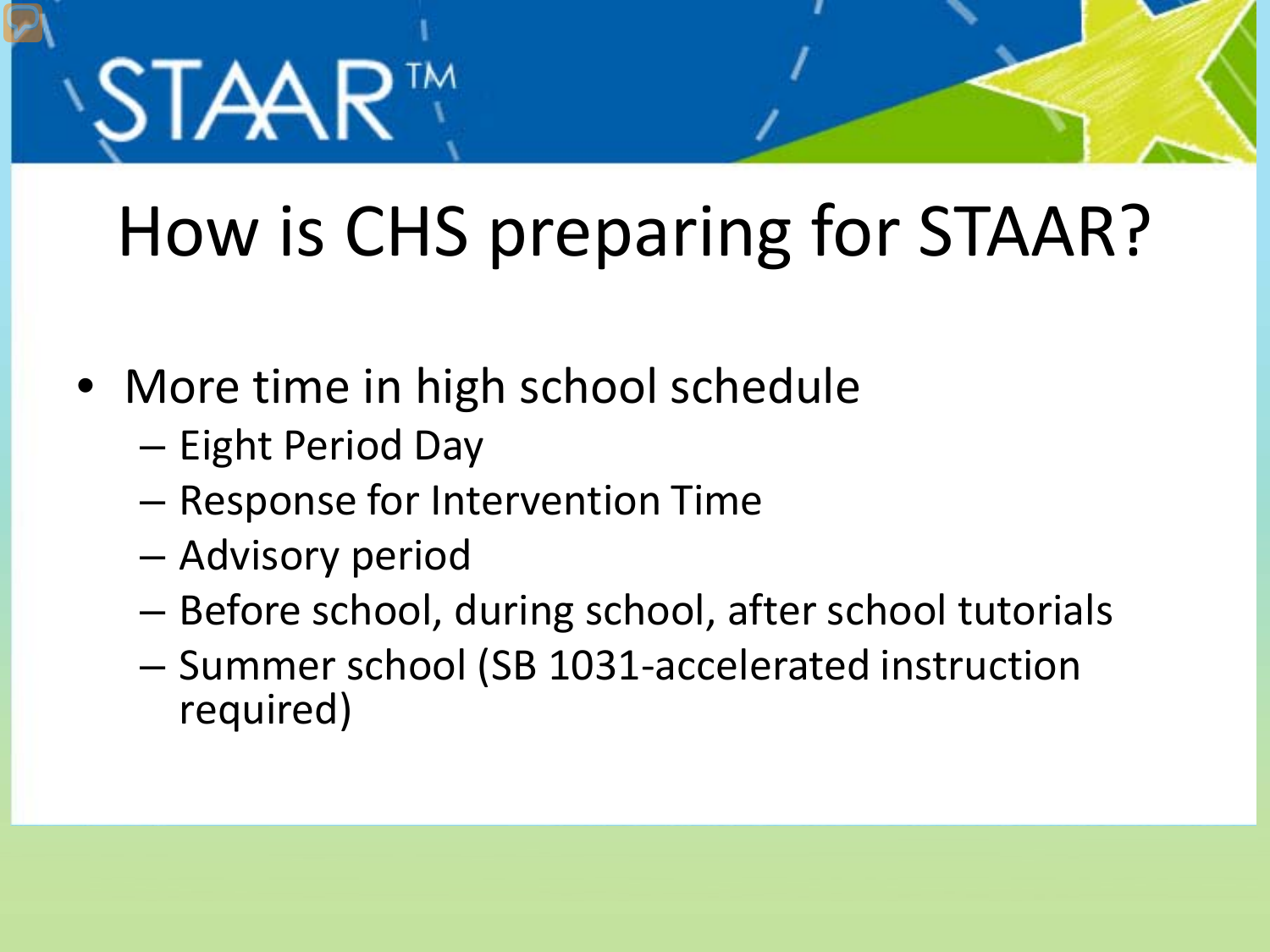

#### How can I help my child?

- Be involved in your child's scheduling and education
- Make sure your child takes EOC courses early/on time/re-test if necessary
- Review test results, know what scores are required in-order to know if your child is on track for meeting graduation requirements